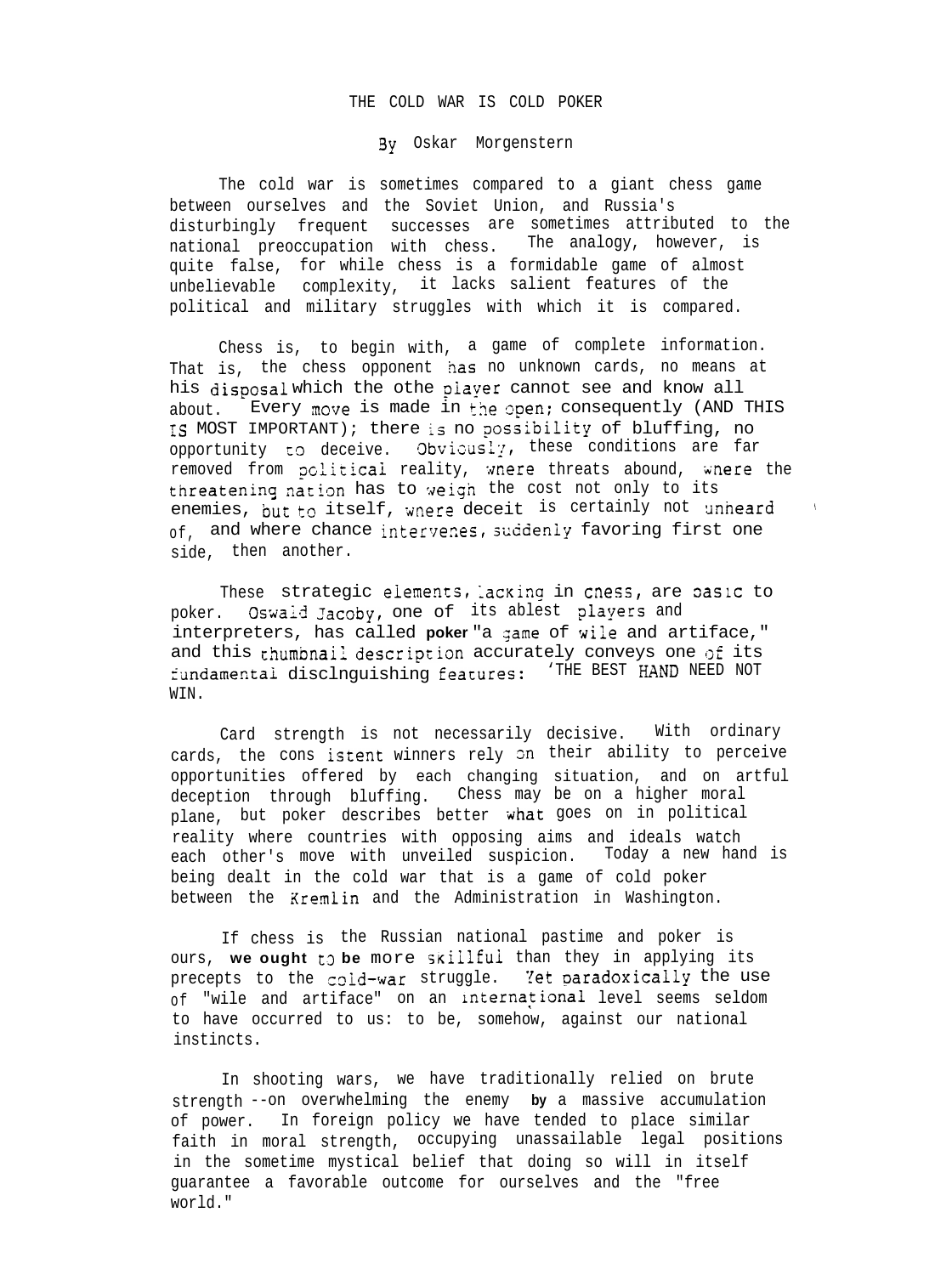A policy of accumulated military strength is a sound strategy when the enemy is distant (as he was during the first two world wars) and *can be* held in check by allies while we gather our forces...Relying on "rights" may be equally strategic when peacetime antagonists share our system of values and are capable of being influenced by moral pressure. Even when this is not the case, it is desirable to maintain high moral standards in national policy. But, granting such standards, a fully developed strategic approach is still essential.

The present cold war situation makes this need for strategic perception not only apparent but imperative, Thermonuclear disaster might be triggered at any time by a few false steps which become increasingly difficult to avoid as new conflict zones, Like Cuba and Congo, arise. Furthermore, nuclear weapons are spreading eminously to more nations while the ability to deliver them anywhere, from any goint cn earth, is already in the hands of the two superpowers.

With bluffs so much easier to make and threats so much more potentious than at any previous time in history, it is essentiai not only for our own State Department but for the entire world to understand what bluffs and threats mean; when they are appropriate; whether they should be avoided at all costs; in short, that is the sanest way to play this deadly, real life version of poxer.

In the--relatively--harinless parlor game, it has been demonstrated time and again that experience counts; no matter how the cards fail, good poker players eventually win, poor ones lose. But even the experienced player is well ad-vised to stick to a carefully thought cut policy based on firm principles. Yet what principles? What constructive generalizations can be made about specific tactics and overall strategy in a game that is characterized by such dramatic shifts of fortune?

The first thing to recognize is that bluffing is indispensable. It is important to know the probabilities of being dealt or drawing various hands, such as a straight or flush: but if you acted wholly on the basis of these percentages, automatically raising with strong hands and folding with weak ones, your opponents would *soon* discover your strategy and bluff you out of the game.

Putting this principle in reverse, it is all-important not to reveal your entire strategy: to combine your use of cards and betting in such a way as to keep your opponents in the dark about your true strength. This means bluffing. Putting this principle in reveal your entire strategy: to<br>betting in such a way as to k<br>your true strength. This m<br>Bluff enough to be found out.<br>tial tactic it should not be u

Bluff enough to be found out. While bluffing is an essential tactic it should not be used with every hand (since that strategy would become expensive and transparent), but often enough to have the bluff discovered occasionally, thus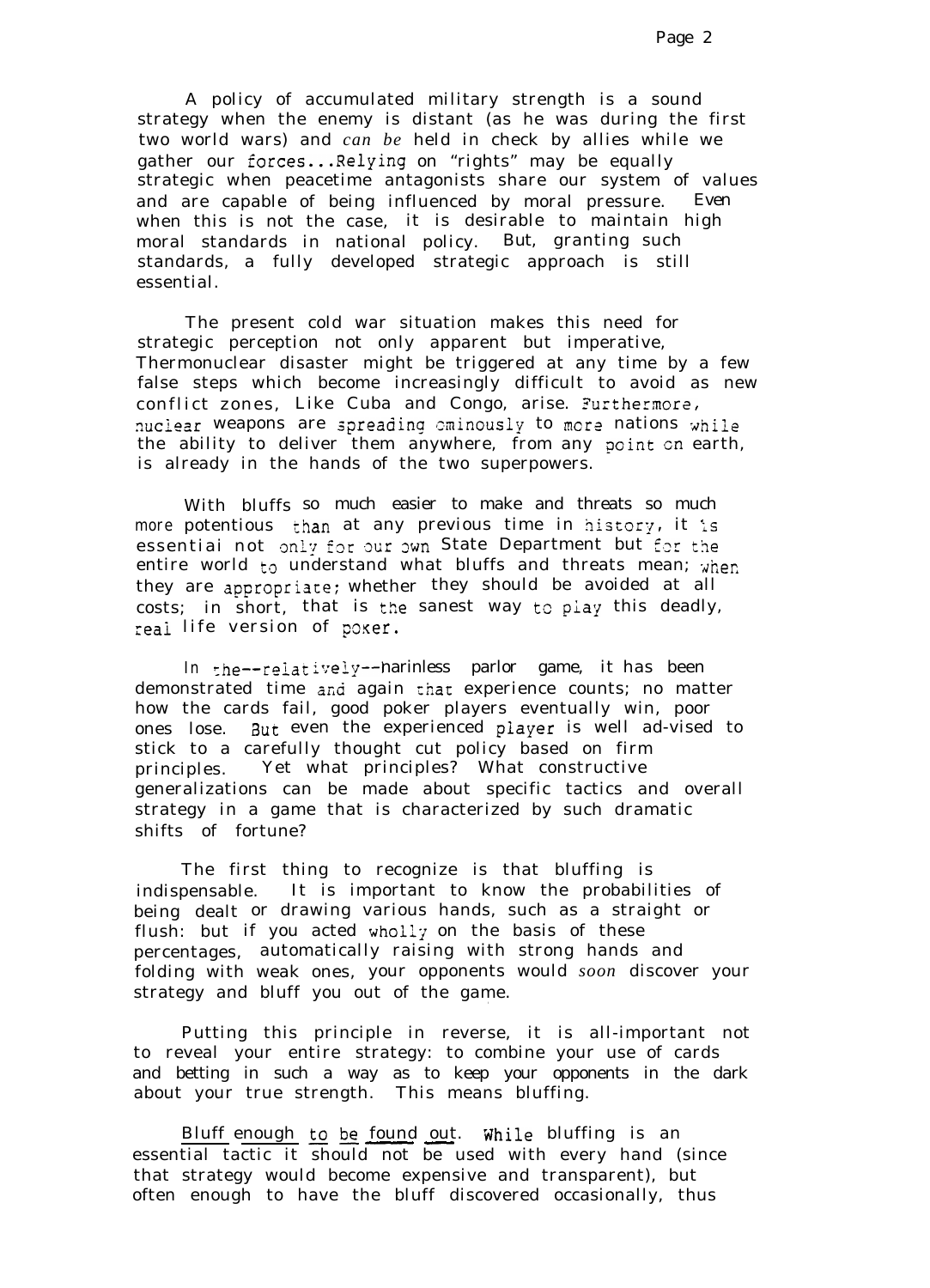planting precisely the kind of uncertainty you are striving for in the minds of your opponents.

Looked at in this way, bluffing has little if anything to do with "risky" offensive playing. On the contrary, it becomes an important defensive, indeed a downright precautionary measure. It not only prevents your opponents from recognizing patterns in your strategy, but by throwing them off balance tends to enforce caution and rigidity on them, and thus reveal their individual patterns of play.

The second major principle is not to call all bluffs. For all astute players biuff selectively, but no one will biuff against an opponent who calls whenever he is convinced that he is being bluffed. By following that strategy you give away your own pattern of piay, serve warning to your opponents in advance, and deny **yourself**the sometimes very high winnings that can come from successfully calling bluffs by others.

A third principle for the wise player is to drop out yhen he has consistently poor hands, and to realize that an opponent with a winning streax is especially dangercus. In the first instance, he has no choice but the unacceptabie one of being rigid in his tactics; in the second, he is opposed by cumulative strength when the opponent enters his most dangerous phase.

These basic principles tend to support an "optimal strategy; " that Is behavior which guarantees the safest (not necessarily the most) winnings; or to put it another way, which <u>minimizes </u> the worst <u>that</u> others can do to you. This is the general, overriding objective. Each player wants to maximize his gains, of course, but it is usually at this point that he begins to take irrational risks. The important thing in poker is to maintain flexibility as prescribed by a firm optimal strategy. In poker there is never a question of motivation. It is simply that each player wants to win the pot, and to make the other players build it up as high as possible. Bluffing without motivation would be pointless, since no "threat" would be believed, and the game would fall apart unless all players were equally motivated.

Although the situations are not completely identical in poker and the cold war, they are similar enough so that something substantial can be learned from good poker principles. Corresponding to each player's cards and chips, you have the quantity and quality of a country's weapons, the disturbance which one country can cause another, and the changes in national plans that can be imposed.

Bluffs correspond to the numerous threats being made with increasing frequency on the contemporary international scene. Calling a bluff corresponds to the showdown in concrete instances, which may involve "pots" (issues) of varying sizes (importance).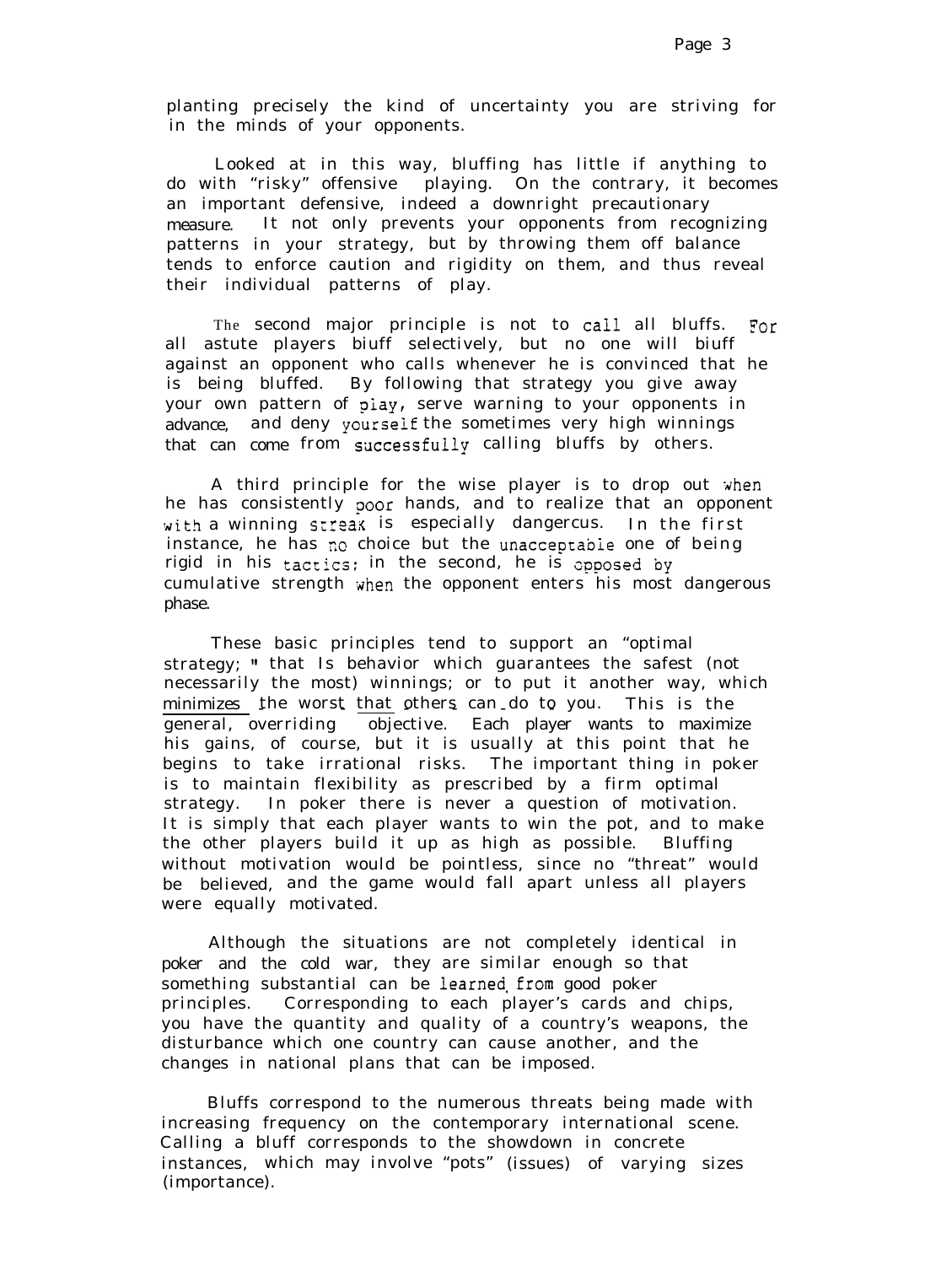Using the world as a table, we and the Communists have played an extremely active game since the end of World War II, and especially since Stalin's death. Toward the end of his life, Stalin's strategy became so rigid that his pattern of play could be anticipated by the West. Since he seldom bluffed, and almost always based his moves on actual strength, there was no question of disagreement among his opponents as to his motives. Any Communist threat had the effect of alarming and unifying the West, which was exactly opposite to the result Russia desired.

This Allied unity was an important card in our hands when the Communists attacked South Korea. In initiating that act ion, the Communists might be said to have raised our bid to protect the country. By sending in troops, we called the Communist raise. We won the pot: militarily, because at the end of the war we still held South Korea: in propaganda terms, since world opinion agreed that we had stopped a conquerer.

But we won it only because the Russians had foolishly discarded one of their best cards by walking out on the U.N. and allowing our troops to defend South Korea under the auspice of the world organization.

By playing a much less rigid and more astute game Khrushchev had reversed the losing streak which characterized Stalin's last years. Unquestionably the most successful bluff, by either side, during the past five years was the Soviet Union's threat in i956 to rain missiles on England unless she stopped her action in Egypt.

Whatever the merits are of the British attack on Suez, it is clear that it was called off, not in response to Russian threat but because of American pressure on her ally. Yet world opinion was persuaded that the Russians had secured peace by making a threat--a threat, moreover, which they could never have carried out without involving the United States and thereby insuring devastation to their own homeland.

This threat was a propaganda bluff, and as such it worked. It was believed. Since the true distribution of power in 1956 was completely different from what the Russians made it appear to be, they scored a great gain in the cold and propaganda war.

The proposal for the cessation of nuclear tests is another instance where the Communist have scored. They succeeded in combining simultaneously an ultimatum with negotiations--a unique achievement. The ultimatum concerned Berlin, and was issued while we were sitting at the table of Geneva negotiating a nuclear test ban. It did not even occur to us immediately to break off these talks as long as we were threatened in Berlin. As a result, our attention was divided.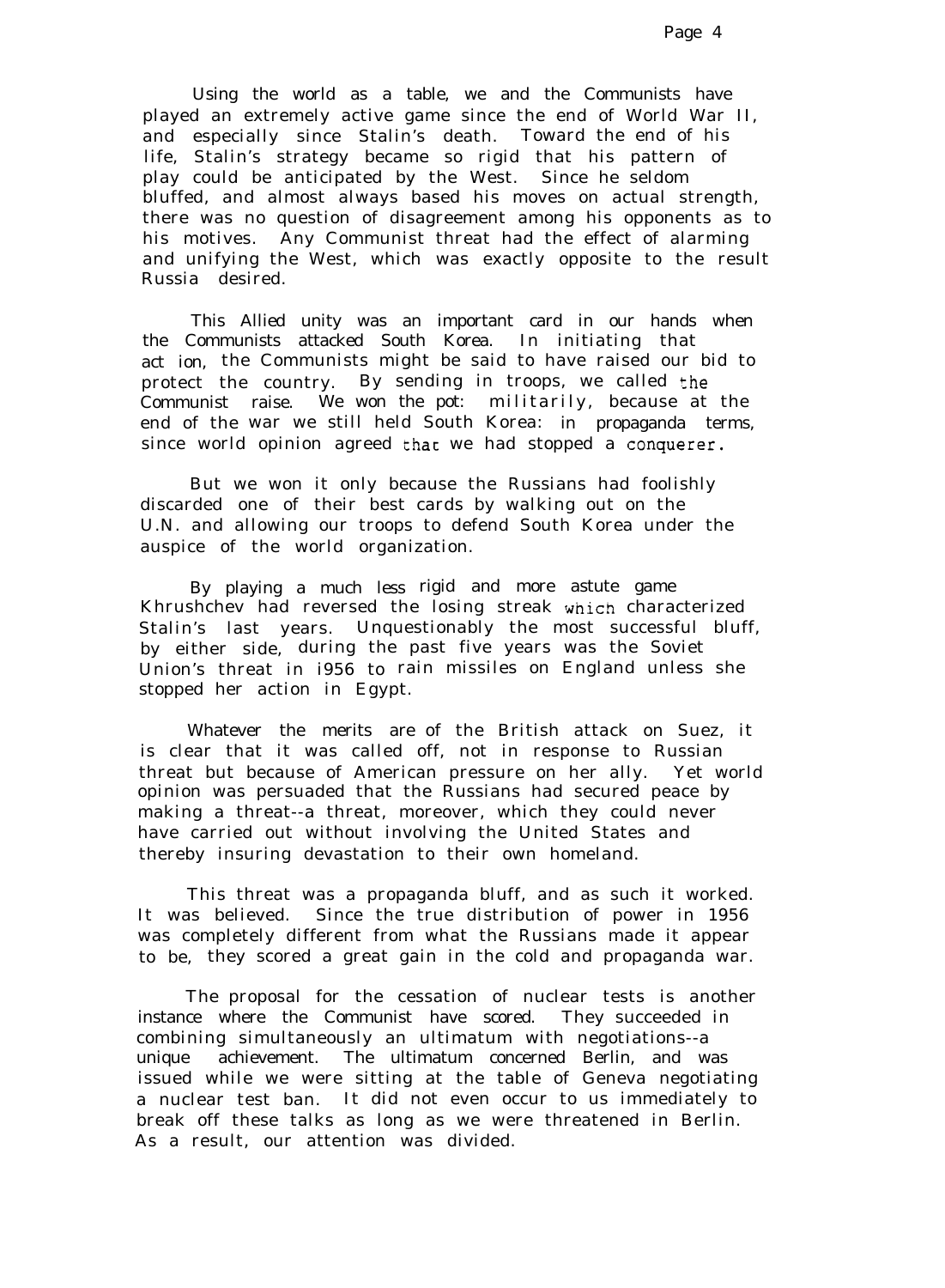The pot --a large one --went to the Russians. Berlin is no more secure as a result of those talks, but by prolonging negotiations on condition that no tests would take place while they were going on, the Russians have obtained what amounts to a cessation of tests without inspection.

This outcome is entirely contradictory to our avowed aims not to grant arms limitations without adequate inspection. We have been maneuvered into a position in which we ourselves may not even hold underground tests, with no assurance whatsoever that the Russians are not secretly continuing them to develop small nuclear arms. To avoid being put at a serious military disadvantage, we should openly resume nuclear underground testing as speedily as possible; yet, if we do, the odium of resumption is upon us.

It is shocking to contemplate the dilemma in which we have been caught, and the naivete which prevented our leaders from seeing how the cards were being reshuffled by our adversary. This is probably our singie most poorly handled maneuver since the Cold 'War began, but it is not the oniy "hand" we have misjudged.

Berlin is another case in point. Breaking the Communist blockade by airlift has been hailed as a great accomplishment, and it is true that the airlift itself was technically magnificent. But it was a tremendously costly and a quite inappropriate response to a simpie roadblock costing the Communists exactly nothing.

There were equally simpie and more direct means to overcome it, especially at a time when our total nuclear power was so much greater than that of the Soviets. For example, as some military authorities suggested at the time, we could have broken through the roadblock using no more than a few tanks-- and gotten away with it. We held strong cards but did not know how to use them. We fell a bluff that was easy to recognize  $as$  a bluff, even at the time.

On the other hand, there is no question that America has already won a number of cold-war "hands," either by bluffing or by calling Communist bluffs. To the Korean "pot" and Berlin, Quemoy and Matsu could be added.

Neither side has bluffed or called bluffs constantly, yet each has bluffed successfully and, on occasion, allowed its own bluff to be discovered. If the Communist seem to be superior players to date, it is perhaps not so much because of their tactics in playing any particular hand, as because of their firmer adherence to sound optimal strategy.

In poker, as we have seen, bluffing and calling are meaningless tactics unless they implement a steady strategy. Flexibility is important in cold war as in poker, but strategic principles must be followed nonetheless. Too much vacillation,